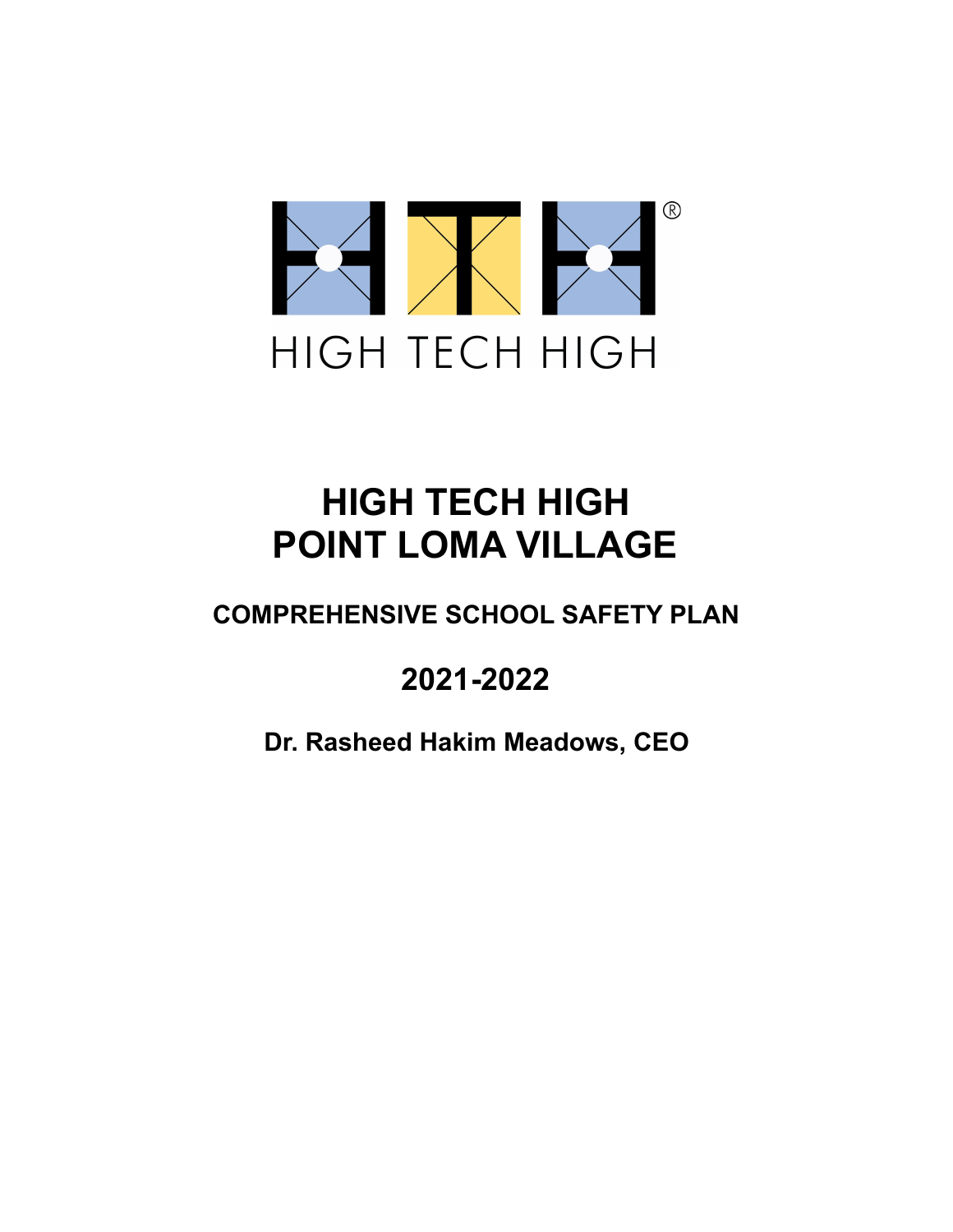## **High Tech High Point Loma Village School Contacts**

#### **High Tech High**

2861 Womble Road San Diego, CA 92106 Ph: (619) 243-5000 Fax: (619) 243-5050 Director: Andrew Gloag Dean: Marcus Bell Site Manager: Vanessa Martinez

#### **High Tech High International**

2855 Farragut Road San Diego, CA 92106 Ph: (619) 398-4900 Fax: (619) 398-4939 Director: Jade White Dean: Enrique Lugo Site Manager: Karen Lowe

## **High Tech Middle**

2359 Truxtun Road San Diego, CA 92106 Ph: (619) 814-5060 Fax: (619) 814-5088 Director: Mike [Vasquez](mailto:mvasquez@hightechhigh.org)Dean: Gwendolyn Rogers Site Manager: Veronica Martinez

## **High Tech Elementary**

2150 Cushing Road San Diego CA 92106 Ph: (619) 564-6700 Fax: (619) 564-6757 Director: Alicia Wong Site Manager: [Jonathan](mailto:jorigel@hightechhigh.org) **[Origel](mailto:jorigel@hightechhigh.org)** 

## **High Tech Elementary**

**Explorer** 2230 Truxtun Road, 1st Floor San Diego, CA 92106 Ph: (619) 795-3600 Fax: (619) 795-3090 Director: Briony Chown Dean: TBD Site Manager: Maggie [Fragoso](mailto:mfragoso@hightechhigh.org)

#### **High Tech Middle Media Arts**

2230 Truxtun Road, 2nd Floor San Diego, CA 92106 Ph: (619) 398-8640 Fax: (619) 758-9568 Director: David [Gillingham](mailto:dgillingham@hightechhigh.org)Dean: [Jennie](mailto:jganesan@hightechhigh.org) **[Ganesan](mailto:jganesan@hightechhigh.org)** Site Manager: Naiby Mencias

## **High Tech High Media**

**Arts** 2230 Truxtun Road, 3rd Floor San Diego, CA 92106 Ph: (619) 398-8620 Fax: (619) 224-1198 Director: Paul Yumbla Dean: Ray [Trinidad](mailto:rtrinidad@hightechhigh.org) Site Manager: Viviana Aguilar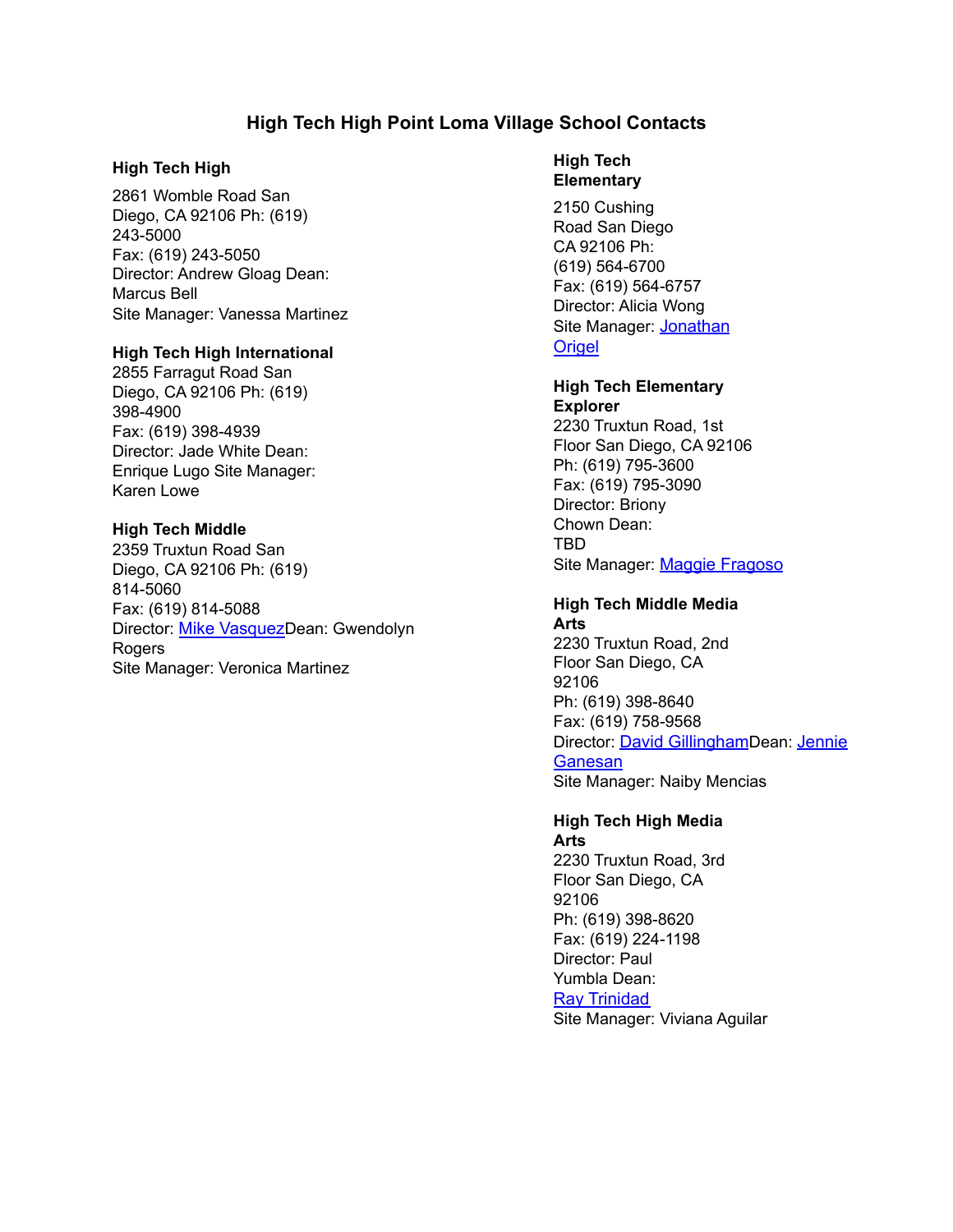## *TABLE OF CONTENTS*

| <b>CRITERION 1:</b> | Assessment of current status of school crime data<br>and site response to crime data        | 4              |
|---------------------|---------------------------------------------------------------------------------------------|----------------|
| <b>CRITERION 2:</b> | Child abuse reporting procedures                                                            | 6              |
| <b>CRITERION 3:</b> | Disaster procedures, routine, and emergency                                                 | $\overline{7}$ |
| <b>CRITERION 4:</b> | Policies and procedures related to suspension and<br>expulsion                              | 7              |
| <b>CRITERION 5:</b> | Notification to teachers of dangerous students                                              | 8              |
| <b>CRITERION 6:</b> | <b>Discrimination and harassment policy</b>                                                 | 8              |
| <b>CRITERION 7:</b> | The provisions of any school wide dress code                                                | 10             |
| <b>CRITERION 8:</b> | Ensuring safety of students, staff, and<br>parents/guardians while going to and from school | 11             |
| <b>CRITERION 9:</b> | Safe and orderly school environment                                                         | 13             |
|                     | <b>CRITERION 10: Assisted Rescue Protocols</b>                                              | 13             |
|                     | <b>CRITERION 11: School Safety Committee formation</b>                                      | 14             |

## **ATTACHMENTS:**

- 1. Confidential Site Emergency Response Plan with Campus Maps
- 2. HTH Student Mental Wellbeing and Safety Policy
- 3. Hazard Assessment Summary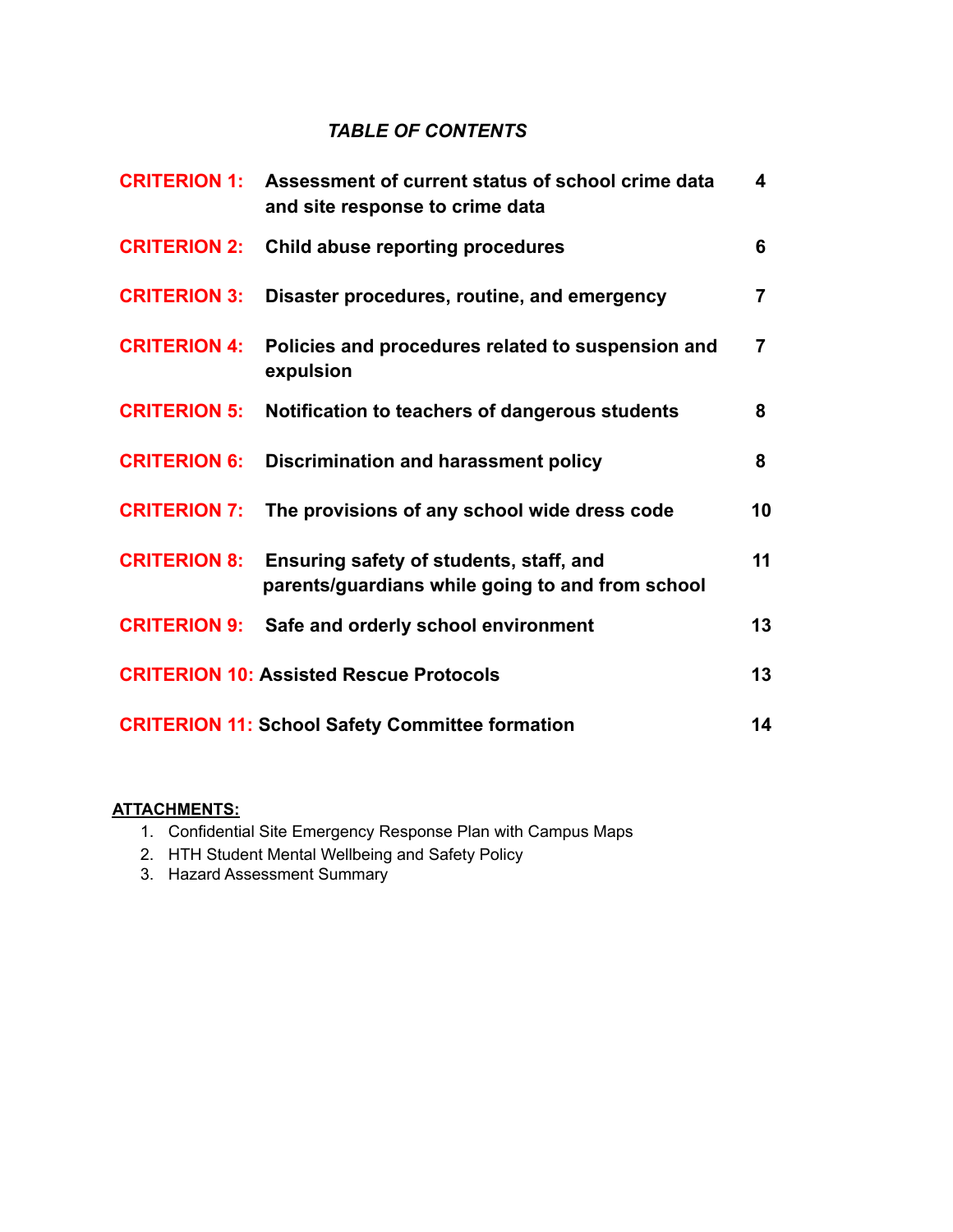## **COMPREHENSIVE SCHOOL SAFETY PLAN**

This comprehensive school safety plan applies to the seven High Tech High schools located in the San Diego community of Point Loma. The schools covered by this plan include:

- High Tech High
- High Tech High International
- High Tech High Media Arts
- High Tech Middle
- High Tech Middle Media Arts
- High Tech Elementary
- High Tech Elementary Explorer

These seven schools are sometimes collectively referred to as the HTH-PL Schools throughout this plan.

## **CRITERION 1 - Assessment of current status of school crime**

The HTH-PL Schools are situated in Liberty Station, the site of a former Naval Training Center and now a mixed-use development in San Diego, California. The site includes a waterfront location, on a boat channel off of San Diego Bay, just west of the San Diego Airport and a few miles north of Downtown San Diego. The 361-acre project includes several distinct districts: a retail and commercial district, a promenade focused on nonprofit activities, an educational district, a residential district, a hotel district, an office district, and a park/open space area along the boat channel.

Despite the open feeling of the schools, HTH campuses are considered closed campuses in order to provide safe and secure schools. Students must remain within the immediate vicinity of their respective schools during all school hours with the following general exceptions:

- Liberty Station: In general, Liberty Station may be considered to be on campus when students are accompanied by faculty and staff during class hours for a specific school purpose.
- Liberty Station Retail Area and Lunch Breaks:
	- o **High School Students**: High school students may walk over to a defined section of the Liberty Station Retail Area, located within the quadrangle defined by the following streets: Womble, Historic Decatur, Roosevelt and Truxtun Roads. High School students are permitted to patronize the Liberty Station stores located within the Liberty Station Retail Area before school, during lunch and after school. Students are not permitted to be in the Liberty Station Retail Area during class time. Moreover, students may not travel to any other off campus sites during school hours without the supervision of a teacher.
	- o Middle and Elementary School Students: Due to the age range of our middle and elementary school students, middle and elementary school students must stay within the immediate vicinities of their schools. Middle and elementary school students are not permitted to walk to or from the Liberty Station Retail Area or any other stores during school hours unless in the company of a teacher during the course of a school activity. Middle and elementary school students are not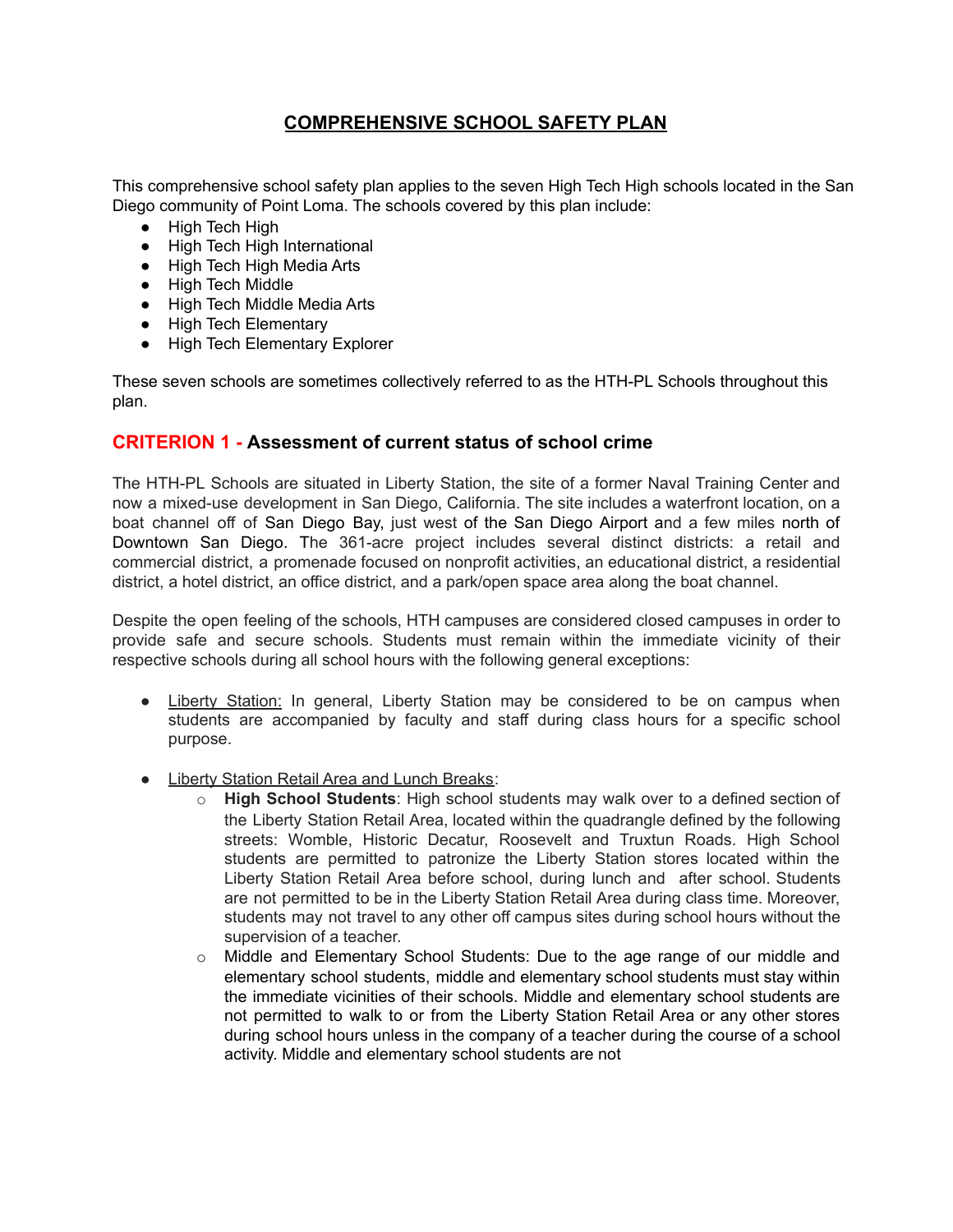permitted to buy lunch from these stores and must stay in the current designated lunch areas near their schools.

To assess the current status of school crime, HTH reviewed the crime data for the vicinity surrounding the school site at [www.crimemapping.com](http://www.crimemapping.com/)

Date range used: 08/29/21 - 12/06/21. Search Radius used: .25 miles

The crime data indicates that most of the crimes occurred on non-school days or occurred outside of school start/end times. Of the 9 crimes listed within a quarter mile radius of campus, only two occurred within school hours on a school day. The remaining 6 occurred either too far from campus to be a threat to HTH Village students/staff/faculty or occurred when school was not in session.

The two crimes that occurred during school hours were:

- 1. Break-in/Theft
- 2. Commercial Burglary

The commercial burglary occurred several blocks from the HTH campus. We have no reports indicating that these crimes affected HTH-PL students/staff/faculty.

In addition, there were no on-campus crimes reported during this time period although there was an unsubstantiated low-level threat against the school to which the authorities responded.

The following pie chart was downloaded from [www.crimemapping.com](http://www.crimemapping.com/) and summarizes the 9 crimes reported.



#### **Programs to Ensure Student Safety**

1. The San Diego Police Department, Western Division, located at 5215 Gaines Street, serves our neighborhood. Mike Wagner, SRO is our liaison (702) 427-9224. The Deans of Students have met with Mike Wagner and other officers assigned to HTH-PL Schools and continue to work with local law enforcement and the school community to ensure school safety.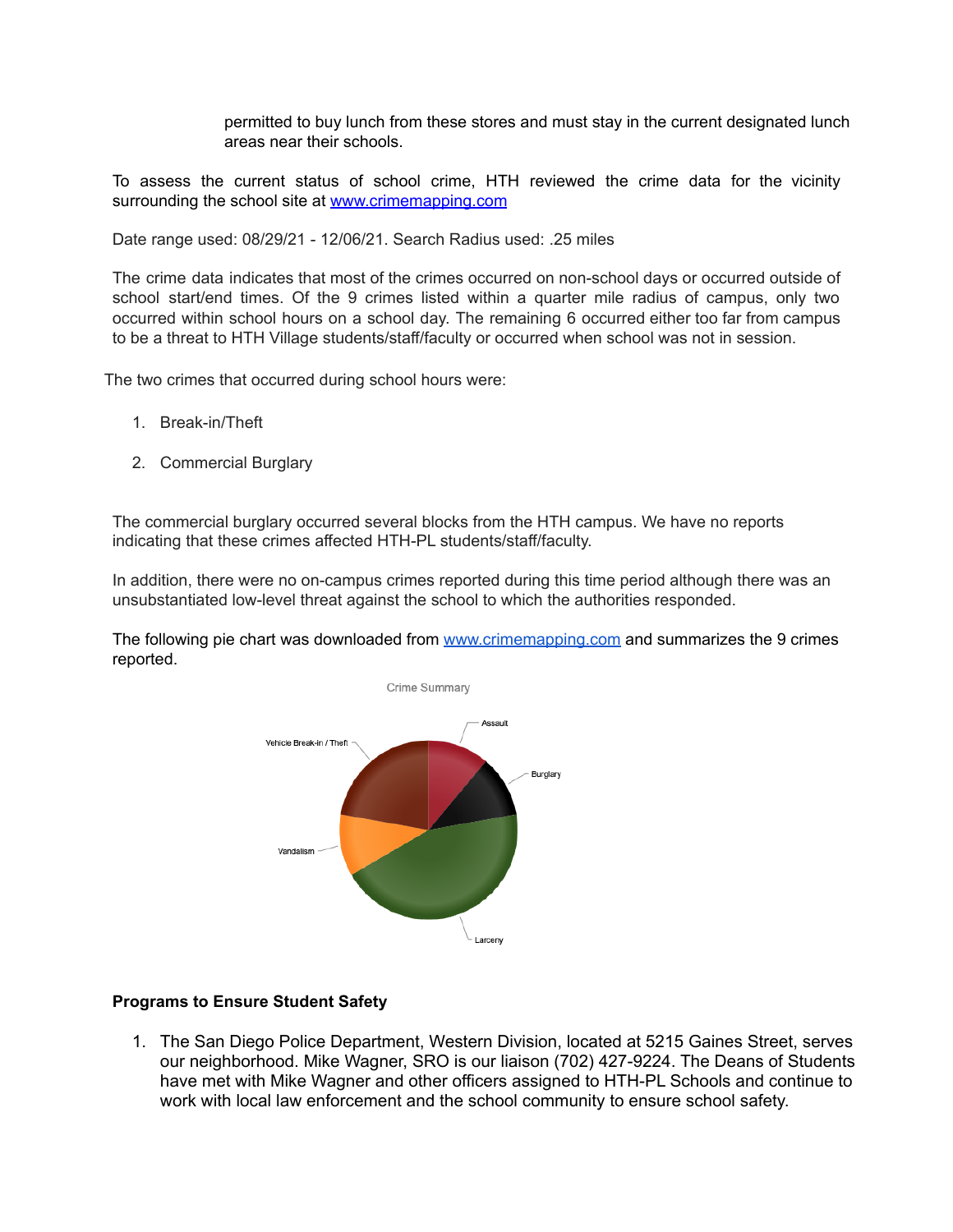- 2. The San Diego Fire Department Station 20, located at 3305 Kemper St, San Diego, CA 92110, serves the immediate area.
- 3. HTH participates in various types of drills throughout the year including, fire drills, earthquake drills, and lockdown drills.
- 4. Safety information is provided to HTH families via the Student and Parent Handbook ("Handbook"), School Messenger, school website, and other communications throughout the school year.
- 5. Pursuant to California Education Code § 215, HTH, in consultation with the school and community stakeholders and staff school psychologists, developed and adopted a Student Mental Wellbeing and Safety Policy on August 24, 2017. Please see attached policy.

## <span id="page-5-0"></span>**CRITERION 2 - Child Abuse Reporting Procedures**

The HTH child abuse reporting procedures are consistent with applicable laws including California Education Code § 44691; California Penal Code §§ 11164-11174.3; and *Camreta v. Greene* (2011) 563 U.S. 692.

HTH staff members who are mandated reporters as defined in Penal Code § 11165.7 complete the Mandated Reporter training developed by the California Department of Social Services ([http://educators.mandatedreporterca.com/default.htm\)](http://educators.mandatedreporterca.com/default.htm)) or an HTH Mandated Reporter Training within the first six weeks of the school year or if hired after the first six weeks of the school year, within six weeks of being hired.

HTH staff are required to report suspected child abuse to an official child protective agency. In San Diego County, reports are made to either a law enforcement agency (i.e., San Diego Police Department [SDPD]) or to the San Diego County Health and Human Services Agency (HHSA) Children's Services Child Abuse Hotline.

All known or suspected instances of child abuse must be reported by telephone immediately or as soon as practically possible to one of the child protective agencies listed below and within 36 hours after the phone call is placed, and the mandated reporter must follow up with a written report.

Persons observing evidence of suspected child abuse may inform the school director or other school personnel.

Students and parents shall be made aware that students also may report instances of child abuse on themselves or others to any staff member.

- 1. **San Diego Police Department Child Abuse Unit** (619) 531-2000 (858) 484-3154
- 2. **San Diego County Health and Human Services Agency (HHSA) Children's Services Child Abuse Hotline**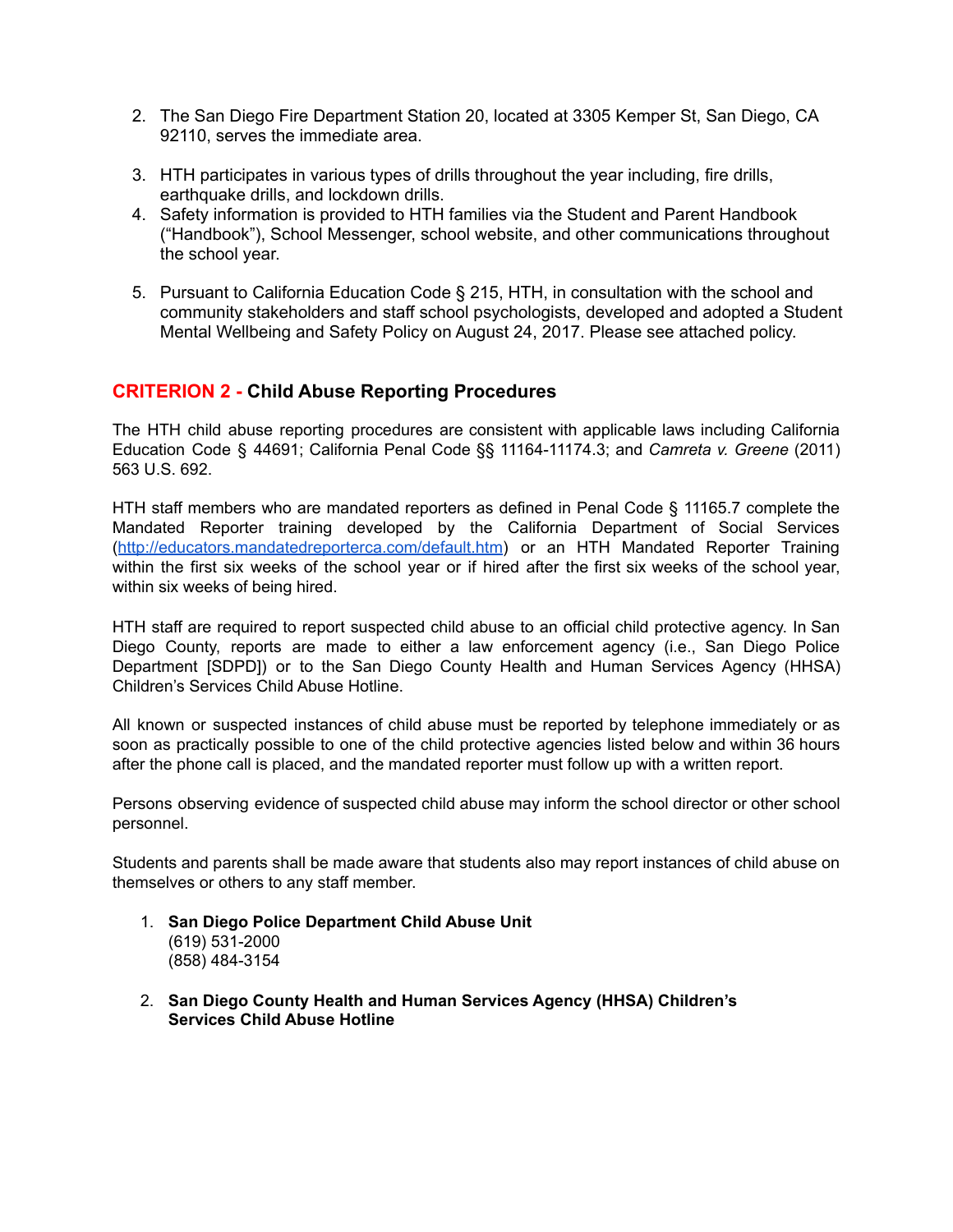Phone 858-560-2191 (24-hour response number) or 800-344-6000

## <span id="page-6-0"></span>**CRITERION 3 - Disaster Procedures, Routine and Emergency**

The Site Emergency Response Plan ("**SERP**") has been developed to provide for the safety of students, staff, visitors, buildings, equipment and supplies. The SERP includes site maps with emergency exits and evacuation routes, instructions and disaster procedures including procedures for the use of school buildings, grounds and equipment during a disaster, and staff responsibilities in an emergency. HTH complies with the California Education Code requirements regarding emergency drills and procedures. Emergency drills are held as follows:

#### California Education Code, Section 32001.

Fire alarm signal to be sounded not less than once every calendar month and drill at least once every month in elementary schools, at least four times every school year in middle schools and at least twice every school year at the intermediate level.

#### California Education Code, Section 35297.

Drop, Cover, Hold On drill at least once each school quarter in elementary schools and at least once a semester in secondary schools.

Emergency officers from the San Diego Police Department as well as the San Diego Fire Department have visited the site. All emergency plans have been reviewed and approved by these officers.

The SERP procedures are outlined in Attachment 1- Site Emergency Response Plan. *[Please note: For security reasons, this attachment is confidential and should not be shared publicly].*

## **CRITERION 4 - Suspension & Expulsion Policies**

High Tech High maintains a rigorous academic environment and a deep sense of community. Rules for participating in the community are clearly and regularly communicated to students and their families via the Student and Parent Handbook, School Messenger, and newsletters.

Criteria for suspension and expulsion of students will be consistent with all applicable federal and state statutes and constitutional provisions. Students will be afforded due process, including a hearing and right of appeal, as described below. A student identified as an individual with disabilities or for whom there is a basis of knowledge of a suspected disability pursuant to the Individuals with Disabilities Act ("IDEA") or who is qualified for services under Section 504 of the Rehabilitation Act of 1973 ("Section 504") is subject to the same grounds for suspension and expulsion and is accorded the same due process procedures applicable to regular education students except when federal law or special education local plan area ("SELPA") policies require additional or different procedures.

For further information regarding Suspension and Expulsion Policies, please refer to the Student and Parent Handbook.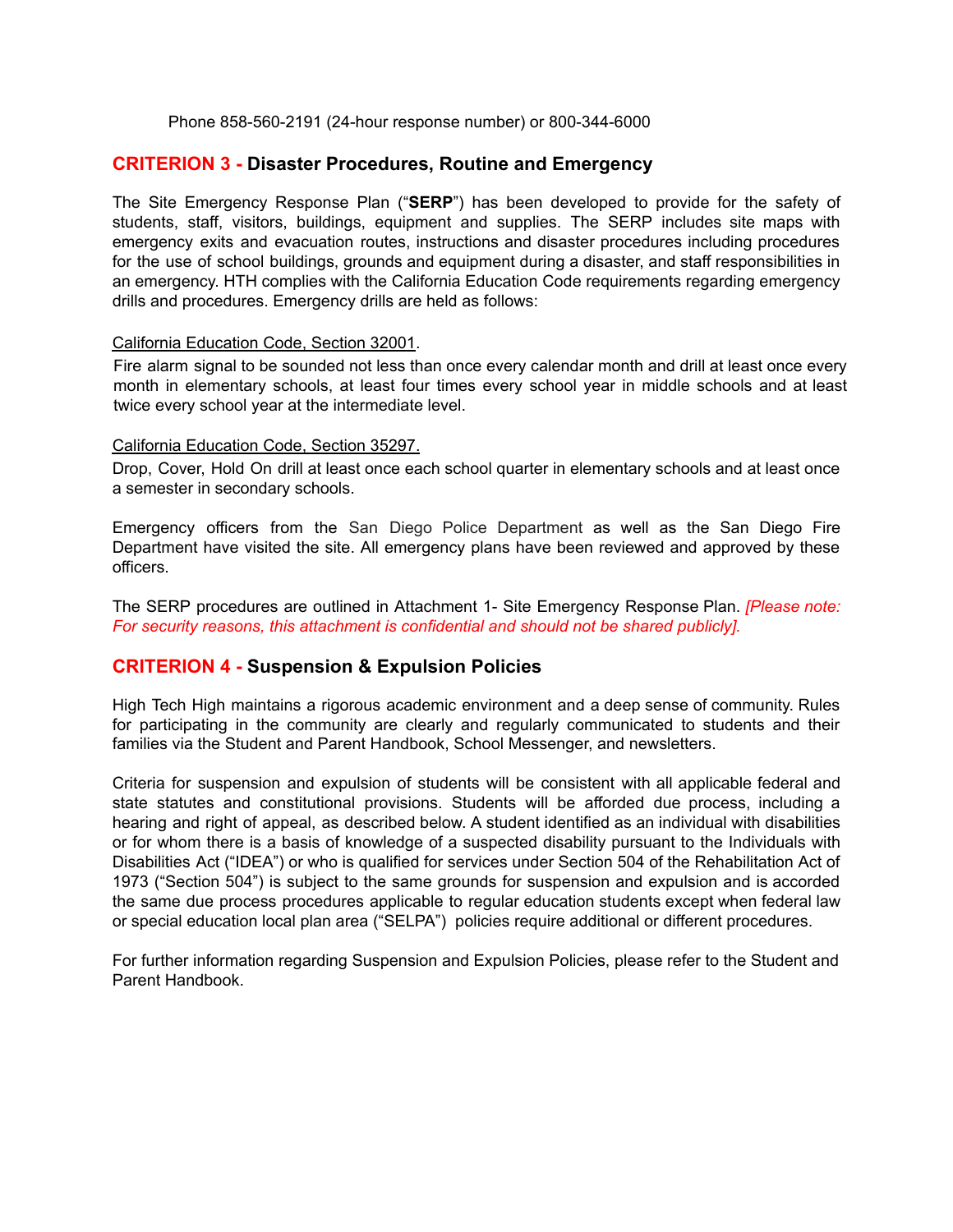## **CRITERION 5 - Notification to teachers of dangerous pupils pursuant to Education Code 49079**

After receipt of information from the court that a student has committed any of the crimes mentioned in Welfare and Institutions Code Section 827, the Site Manager at each school will log the information in PowerSchool and advise the Director and the Dean of Students of the information received from the court and the Probation Department. The Director and/or the Dean of Students will then disseminate the information to teachers, counselors, or administrators with direct supervisory or disciplinary responsibility over the minor in order to enable them to work with the student in an appropriate fashion, and to reduce vulnerability. Teachers have access to PowerSchool and can review their students' files at the beginning of the year and throughout the school year.

Although HTH is not required to comply with Education Code Section 49079, consistent with the Charter Schools Act (EC 47610), in its efforts to maintain a safe school community, HTH may inform teachers of pupils who have engaged in serious offenses involving tobacco, sexual harassment, hate violence, harassment or intimidation, or terroristic threats against the school.

HTH staff is responsible for ensuring that the student's confidentiality and rights are respected and protected. Any information received by a teacher, counselor, or administrator as set forth above shall be confidential and shall not be disseminated further by the teacher, counselor, or administrator except insofar as communication with the juvenile, his or her parents or guardians, law enforcement personnel, and the juvenile's probation officer is necessary to effectuate the juvenile's rehabilitation or to protect students and staff.

HTH staff will make every effort to cooperate with law enforcement and probation officers. Collaboration and communication with juvenile court authorities are essential in supporting students who are (or have recently been) under supervision of the juvenile court.

## **CRITERION 6 – Student Non-Discrimination And Title IX/Sexual Harassment Policies**

## *Student Non-Discrimination Policy*

HTH maintains that it is critical that all members of the HTH community respect each other's rights, individuality, and differences. Courtesy, tolerance and mutual respect provide the platform for sharing, learning, innovation and personal development. HTH is committed to equal opportunity for all individuals in education. HTH's programs and activities shall be free from harassment, or discrimination or bullying on the basis of actual or perceived sex, sexual orientation, gender, gender expression, gender identity, ethnic group identification, immigration status or citizenship, race, ancestry, national origin, color, religion, religious affiliation, creed, mental or physical disability, and any other or any other basis protected by applicable law. HTH shall promote programs that serve to eliminate discriminatory practices in school activities.

The School adheres to all provisions of federal law related to students with disabilities including, but not limited to, Section 504 of the Rehabilitation Act of 1973, Title II of the Americans with Disabilities Act of 1990 and the Individuals with Disabilities in Education Improvement Act of 2004.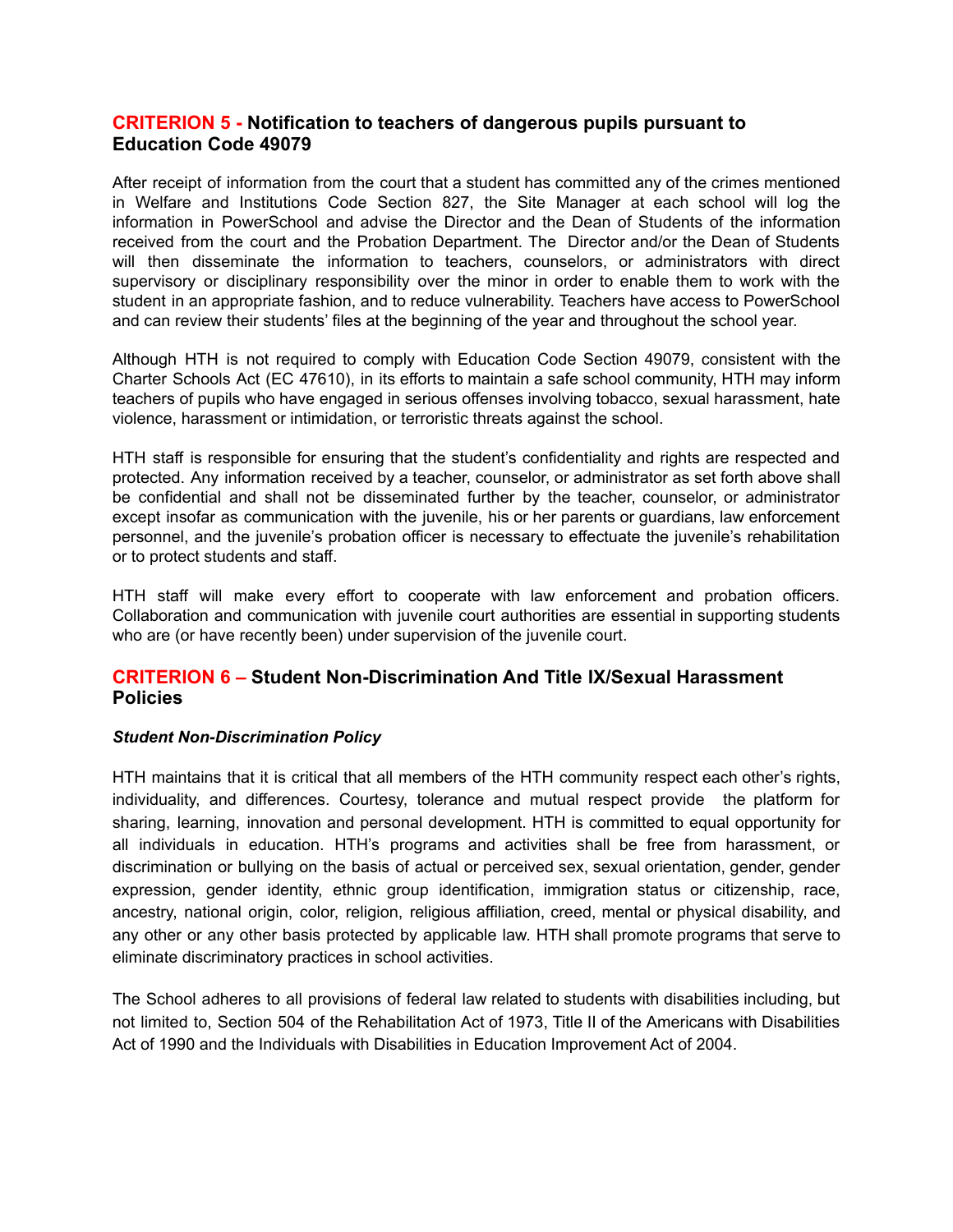Any student who engages in prohibited harassment, discrimination or bullying, including cyber sexual bullying, of another student or anyone from HTH may be subject to disciplinary action up to and including expulsion. Any employee who permits or engages in unlawful harassment, discrimination, bullying, including cyber sexual bullying, or intimidation of a student may be subject to disciplinary action up to and including dismissal. Any student or parent/guardian who feels that unlawful harassment, discrimination, bullying, or intimidation has occurred should immediately contact the School Director or Dean of Students.

## *Title IX/Student Sexual Harassment Policy*

HTH is committed to making the school free from sexual harassment. This means that HTH prohibits sexual harassment by someone from or in the educational setting. HTH prohibits sexual harassment and harassment based upon gender, gender identity, gender expression, marital status, sexual orientation, pregnancy, childbirth or related medical conditions, or any other basis protected by applicable law.

Sexual harassment refers to behavior that, among other things, is not welcome, is personally offensive, or undermines or weakens morale. Sexual harassment can include such actions as:

- Unwelcome sexual advances, or
- Requests for sexual favors, or
- Verbal, electronic (including cyber sexual bullying), visual, or physical conduct of a sexual nature made by someone from or in the educational setting.

HTH prohibits conduct that has the purpose or effect of having a negative impact on the recipient's educational progress, academic performance, or personal security, or of creating or contributing to an intimidating, hostile, or offensive educational environment. HTH further prohibits sexual harassment in which a student's grades, benefits, services, honors, program or activities are dependent on submission to such conduct.

HTH will not condone or tolerate harassment of any type, including bullying, discrimination, or intimidation, by any employee, independent contractor or other person with which HTH does business, or any other individual, student, or volunteer. This policy applies to all employees, students, or volunteers and relationships, regardless of position or gender.

**Title IX/Non-Discrimination/Sexual Harassment Coordinator**: HTH has designated one to more individuals at each school site to receive complaints under this policy: the School Director and/or Dean of Students. Students, parents or staff should report a claim sexual harassment to the School Director and/or Dean of Students of their child's school.

HTH will respond to complaints within a reasonable time period, as appropriate, and consistent with the nature of the allegations. Reports shall be investigated in a manner that protects the integrity of the process and the confidentiality of the parties to the extent possible.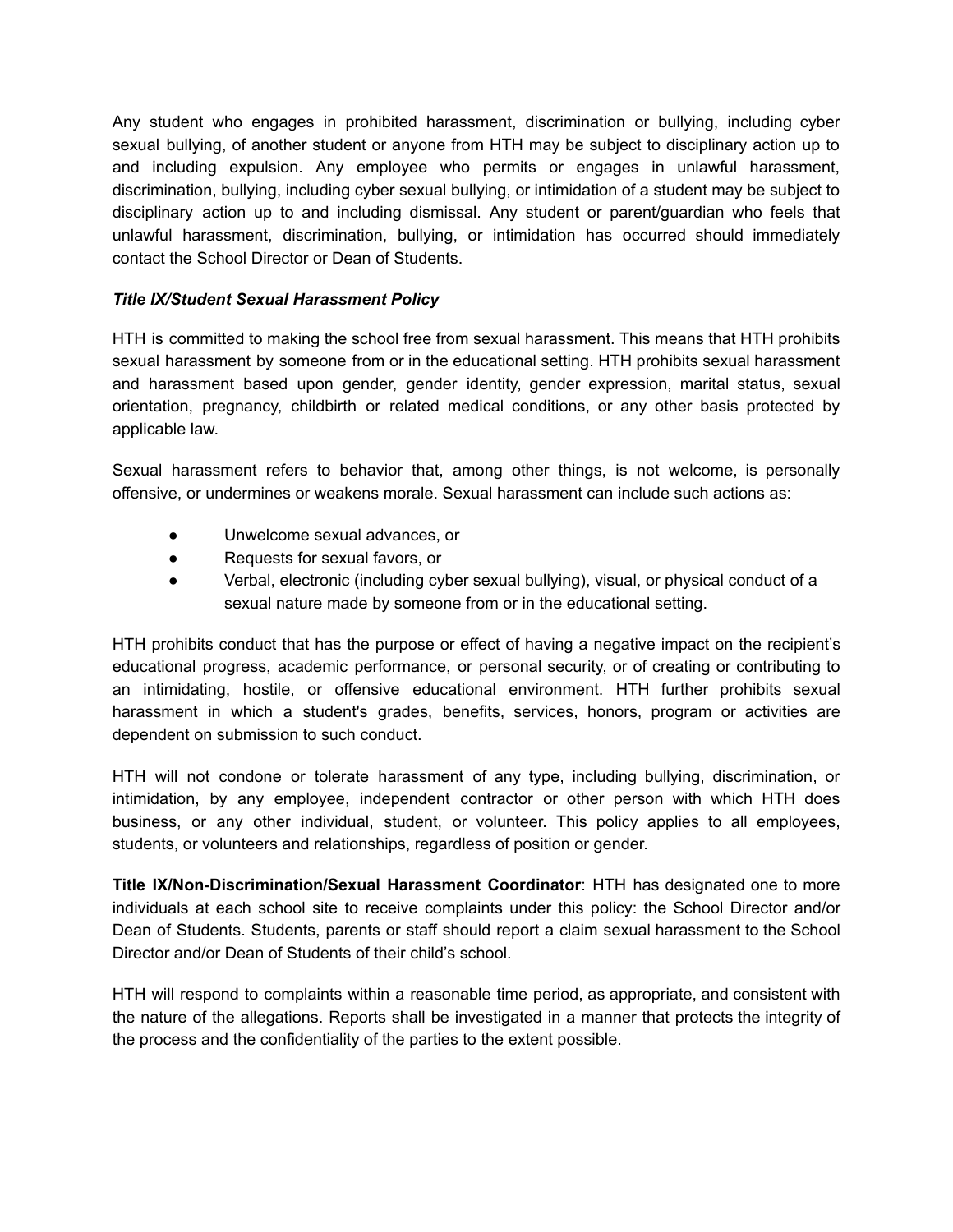Should the reporting individual find the school level resolution unsatisfactory, he/she may appeal the decision to the HTH Compliance Officer who oversees Title IX compliance. HTH's Compliance Officer may be contacted as follows:

> AngelaGuerrero HTH Compliance Officer 2861 Womble Road San Diego, CA 92108 Email: aguerrero@hightechhigh.org

Students who violate this policy shall be subject to discipline including the possibility of suspension or possible expulsion. Any employee who permits or engages in sexual harassment of a student may be subject to disciplinary action up to and including dismissal. HTH prohibits retaliation against any participant in the complaint process. Each complaint shall be investigated promptly and in a way that respects the privacy of all parties concerned and insofar as is possible. HTH will take appropriate corrective action, if warranted.

Further information regarding High Tech High's Student Non-Discrimination and Sexual Harassment Policies can be found in the Student and Parent Handbook.

## **CRITERION 7 - Dress Code Provisions**

Students and their parent/guardian hold the primary responsibility in determining the student's personal attire, hairstyle, jewelry, and personal items (e.g. backpacks, book bags). Schools are responsible for ensuring that student attire, hairstyle, jewelry, and personal items do not interfere with the health or safety of any student and do not contribute to a hostile or intimidating environment for any student.

## **Core Value**

In relation to student dress, the district's core values are the following:

Students should be able to dress and style their hair for school in a manner that expresses their individuality without fear of unnecessary discipline or body shaming;

Students have the right to be treated equitably. Dress code enforcement will not create disparities, reinforce or increase marginalization of any group, nor will it be more strictly enforced against students because of racial identity, ethnicity, gender identity, gender expression, gender nonconformity, sexual orientation, cultural or religious identity, household income, body size/type, or body maturity; Students and staff are responsible for managing their personal distractions; and Students should not face unnecessary barriers to school attendance.

## **Universal Dress Code**

Students must wear:

- Top (shirt, blouse, sweater, sweatshirt, tank, etc.);
- Bottom (pants, shorts, skirt, dress, etc.); and
- Footwear.

This policy permits additional student attire requirements when necessary to ensure safety in certain academic settings (e.g. physical activity, science or makerspace). Additionally, this policy allows for reasonable variation in required student attire for participation in sports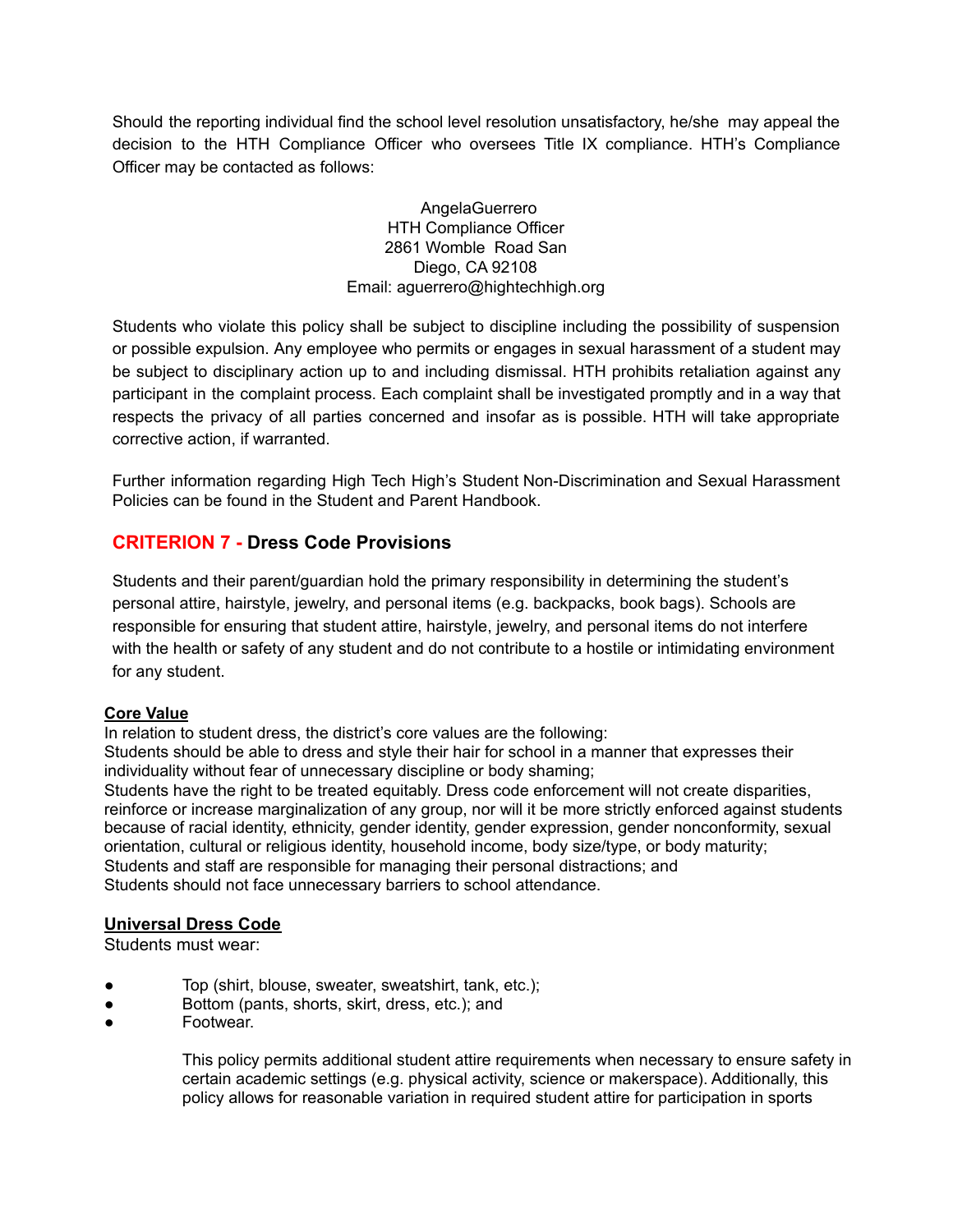teams such as swimming or wrestling.

Students may not wear clothing, jewelry, or personal items that:

Are pornographic, contain threats, or that promote illegal or violent conduct such as the unlawful use of weapons, drugs, alcohol, tobacco, or drug paraphernalia;

Demonstrate hate group association/affiliation and/or use hate speech targeting groups based on race, ethnicity, gender, sexual orientation, gender identity, religious affiliation, or other protected groups;

Intentionally show private parts (nipples, genitals, buttocks). Clothing must cover private parts in opaque (not able to be seen-through) material;

Cover the student's face to the extent that the student is not identifiable (except clothing/headgear worn for a religious or medical purpose); or

Demonstrate gang association/affiliation.

Attire worn in observance of a student's religion are not subject to this policy. This policy permits schools with a uniform policy to continue having a uniform policy provided that it is gender neutral and inclusive of attire worn for a religious reason.

#### **Enforcement**

Directors are required to ensure that all staff are aware of and understand the guidelines of this policy.

Staff will use reasonable efforts to avoid dress coding students in front of other students. Students shall not be disciplined or removed from class as a consequence for wearing attire in violation of this policy unless the attire creates a substantial disruption to the educational environment, poses a hazard to the health or safety of others, or factors into a student behavior rule violation such as malicious harassment or the prohibition on harassment, intimidation, and bullying.

#### **Dress Code Violations**

Potential consequences for failure to adhere to the dress code range from wearing a school uniform to being required to change into dress code appropriate clothing. Parents may be called to deliver clothing. Following the dress code is one way that students show that they wish to be a part of the HTH community.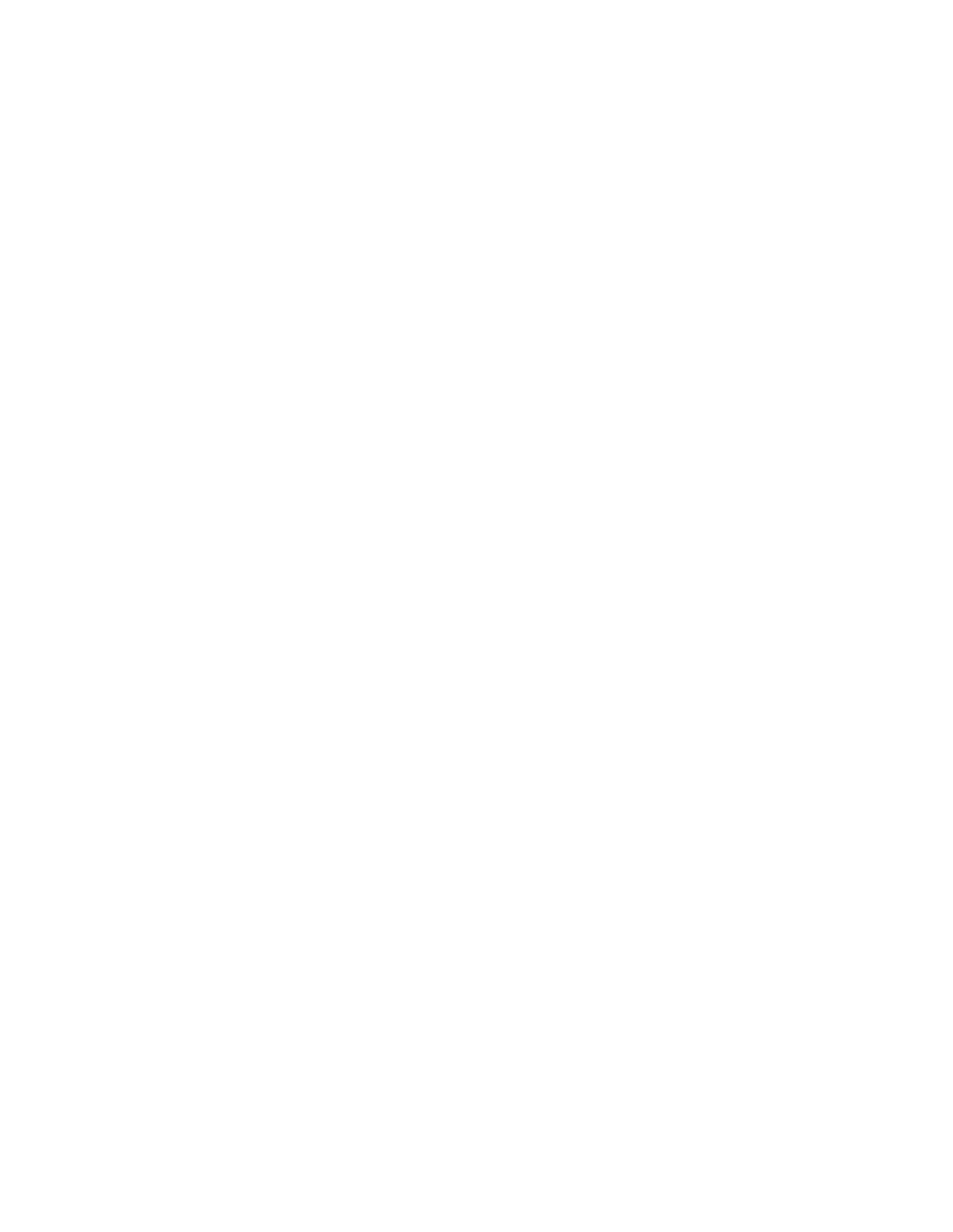For more information regarding HTHCV Dress Code guidelines, please refer to the Student and Parent Handbook.

## **CRITERION 8 - Procedures to ensure safety of Students, Staff and Parents while going To and From School**

HTH is an integrated network of sixteen commuter public charter schools each classified as a "school of choice" to give parents the opportunity to choose their children's school without zip code restrictions. As such, parents are responsible for their children's daily commute to and from school. HTH offers various programs to assist parents including:

- Before and After school care programs. For more information, please visit https://[www.hightechhigh.org/htex/after-school/](http://www.hightechhigh.org/htex/after-school/)
- MTS Compass Passes (for eligible students). For more information, please contact your school Director and/or Dean.
- HTH Community Carpool Network. For more information, please visit https://[www.hightechhigh.org/hth/carpool-information/](http://www.hightechhigh.org/hth/carpool-information/)

To ensure the safety of all students, HTH asks students and parents to read the following guidelines set forth by the National Safe Kids Campaign.

## Walking to School

To avoid injury:

- Never let children under age 10 cross the street alone.
- Teach children to recognize and obey traffic signals and pavement markings.
- Choose the safest route between home and school and practice walking it with children until they can demonstrate traffic safety awareness.
- Be mindful when using electronics such as cell phones.

Remind Students to:

- Cross streets only in crosswalks; never enter streets from between parked cars or from behind shrubbery.
- Always look both ways before crossing the street.
- Walk—don't run—across intersections.
- A flashing "walk" signal does not mean it's safe to cross.
- Use the same route every day and avoid shortcuts.
- Don't speak to strangers; if a stranger approaches, tell a trusted adult such as a parent or teacher.

## Public Transportation

HTH offers MTS Compass Passes to eligible students, which allow students to take the bus, coaster, or trolley to school. Although bus travel is one of the safest ways to get to and from school, injuries can still occur, and most of them take place when children are getting on or off the bus.

Some safety tips for riding the bus are:

- Arrive at the bus stop at least 10 minutes before the scheduled arrival of the bus.
- Stay out of the street and don't horseplay while waiting.
- Wait for the bus to come to a complete stop before getting on or off.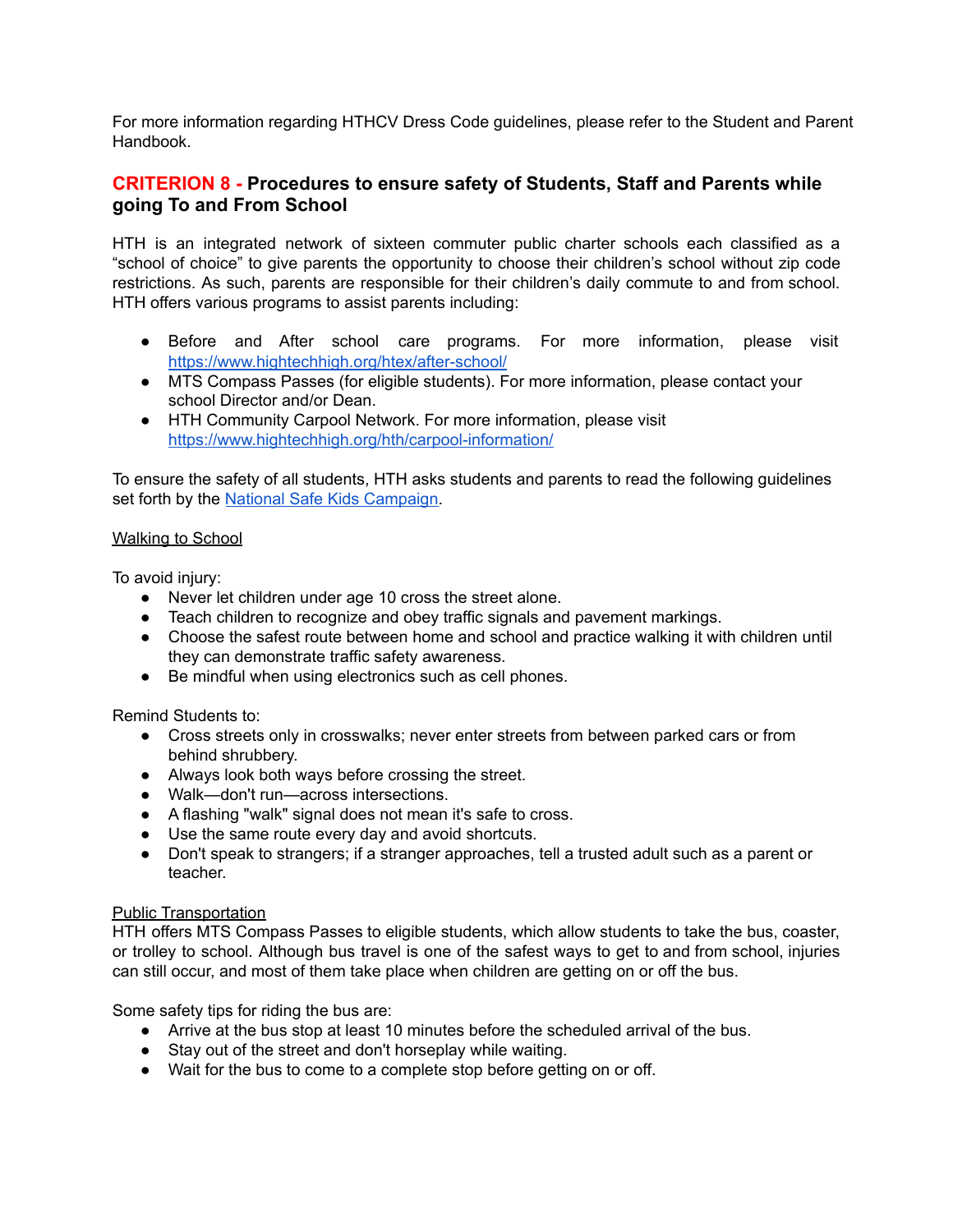- Remain seated and keep head and arms inside the bus at all times.
- Do not shout or distract the driver.
- Do not walk in the driver's "blind spot" -- the area from the front of the bus to about 12 feet in front of the bus.

#### Riding Bicycles

Bicycles are associated with more childhood injuries than any other consumer product except the car.

To make sure children are safe when riding bicycles to school:

- Wear a helmet. State law requires it, and failure to wear one could result in a traffic citation. More importantly, helmets can reduce the risk of head injury by as much as 85 percent.
- Obey rules of the road; the rules are the same for all vehicles, including bicycles.
- Stay on the right-hand side of the road and ride in the same direction as traffic.
- Know and use appropriate hand signals.
- Choose the safest route between home and school and practice it with children until they can demonstrate traffic safety awareness.

#### Driving

To reduce the risk of injury:

- Always use child safety seats and safety belts correctly when driving or riding in a car.
- Arrive early—especially the first few weeks of school—and use the school's designated student drop-off and pick-up zone.
- Do not double park or make u-turns in front of the school. Police officers are issuing citations for traffic violations and there is no warning or grace period.
- Children should enter and leave the car on its curbside.

Each Director and/or Site Administrator shall conduct safety drills (including fire, earthquake/disaster preparedness, lock down, campus emergencies) and maintain an accurate record of each drill. All students and staff shall review site evacuation procedures including primary/alternate routes and assembly areas, assigned responsibilities and action to take.

## <span id="page-13-0"></span>**CRITERION 9 - Safe and Orderly School Environment**

HTH has a number of policies and procedures in place to ensure a safe and orderly school environment. Key campus safety policies are incorporated and referenced in the Student and Parent Handbook. A copy of the Student and Parent Handbook is provided to all students and can also be accessed on the school website at https://[www.hightechhigh.org/handbook/.](http://www.hightechhigh.org/handbook/) The Handbook includes policies related to attendance, school activities, visitors, student health and wellness, safety policies, community standards and conduct guidelines, student non- discrimination and sexual harassment policies.

We rely on the vigilance of HTH students and staff to maintain a safe and orderly school environment. The staff is vigilant in observing campus activities to ensure student safety and in bringing safety concerns to the attention of the school leadership team.

The HTH community is kept advised on school safety issues via the Student and Parent Handbook, HTH website, newsletters, and School Messenger automated alert systems.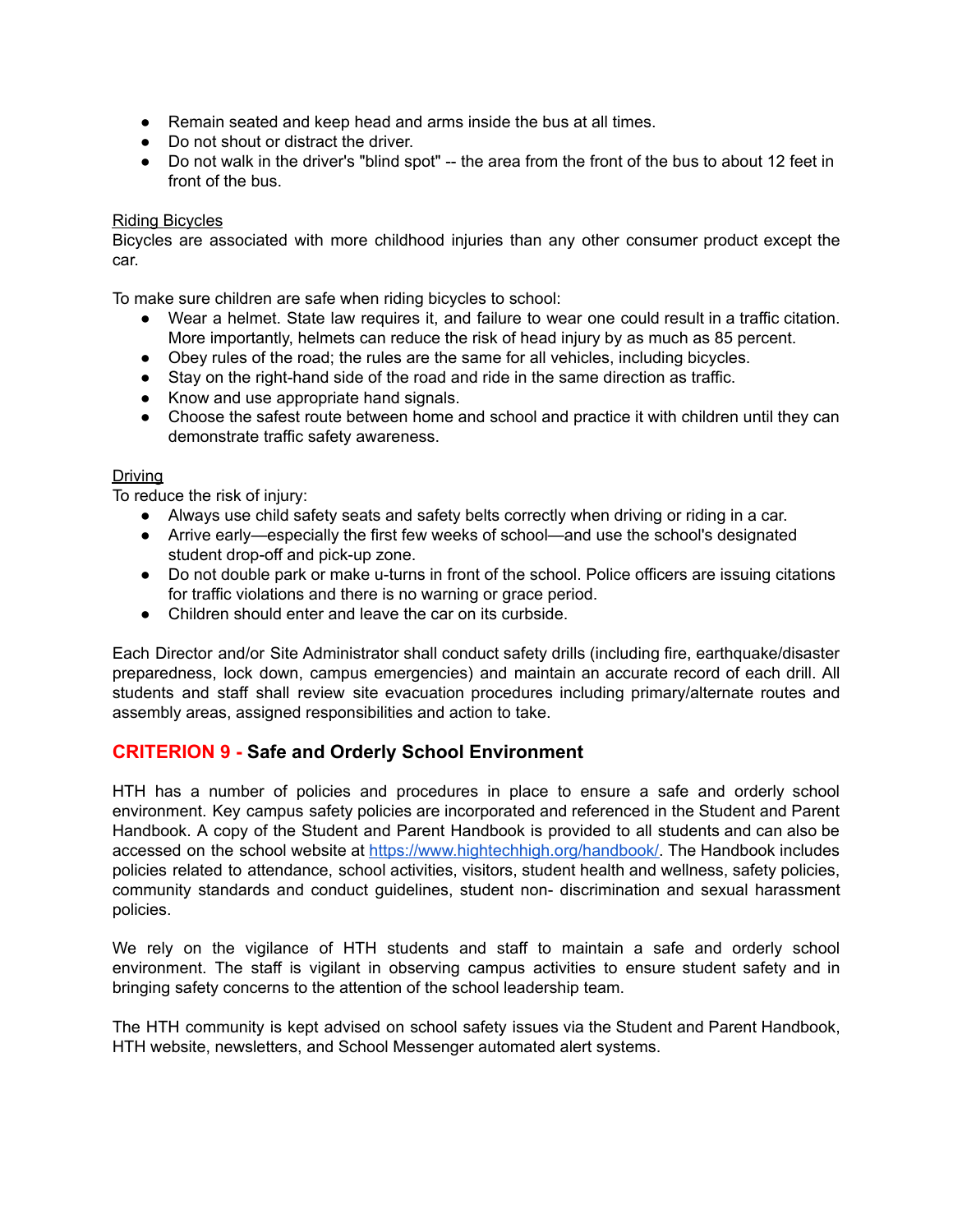#### The closest fire department to campus is:

● San Diego Fire Department Station 20: 3305 Kemper St, San Diego, CA 92110 - (858) 573-1300 (1.9 miles)

The closest San Diego Police Dept. to campus station is:

● San Diego Police Department- 5215 Gaines Street, San Diego, CA 92110 - (619) 692- 4800 (2.8 miles)

#### The closest hospital to campus is:

● Scripps Mercy Hospital, 4077 Fifth Avenue, San Diego, CA 92103 - (619) 294-8111 (4.4 miles)

## <span id="page-14-0"></span>**CRITERION 10 - Assisted Rescue Protocols**

During an emergency, persons with disabilities may need assistance in evacuating to the designated location. These individuals have been pre-identified and HTH staff members have been alerted of any students with special needs. In the event that it is necessary to evacuate or transport a student with limited mobility, the HTH staff members at the scene will determine the most safe and efficient method to quickly transport the student to a safe location. Options include:

- Securing the student in a wheelchair and rolling to safe location.
- Securing the student to a cot and carrying them to a safe location.
- Having staff member(s) carry the student (e.g., firemen/other emergency personnel carry) to a safe location.

## **CRITERION 11 - Safe School Planning Committee**

The CSSP and SERP will be communicated to students in their classrooms via teacher announcement/class meeting at the beginning of the school year. Lockdown procedures will be communicated to families via an email from Directors/Deans. Students and Parents are encouraged to provide feedback.

Members of the School Safety Planning Committee, which is responsible for the development of this safety plan, include:

- Kaleb Rashad, Director of HTH
- Marcus Bell, Dean of Students of HTH
- Nikki Hinostro, Director of HTM
- Briony Chown, Director of HTeX
- Jean Kluver, Dean of Students of HTeX
- Melissa Daniels, Director of HTMMA
- Isaac Jones, Director of HTHMA
- Ady Kayrouz, Dean of Students of HTHMA
- Jade White, Director of HTHI
- Fran Henderson, Dean of Students of HTHI
- Robin Rubinstein, Director of HTe
- Allie Wong, Dean of Students HTe
- Joanna Clark, Student Information Systems Director
- Teacher Representative(s) TBD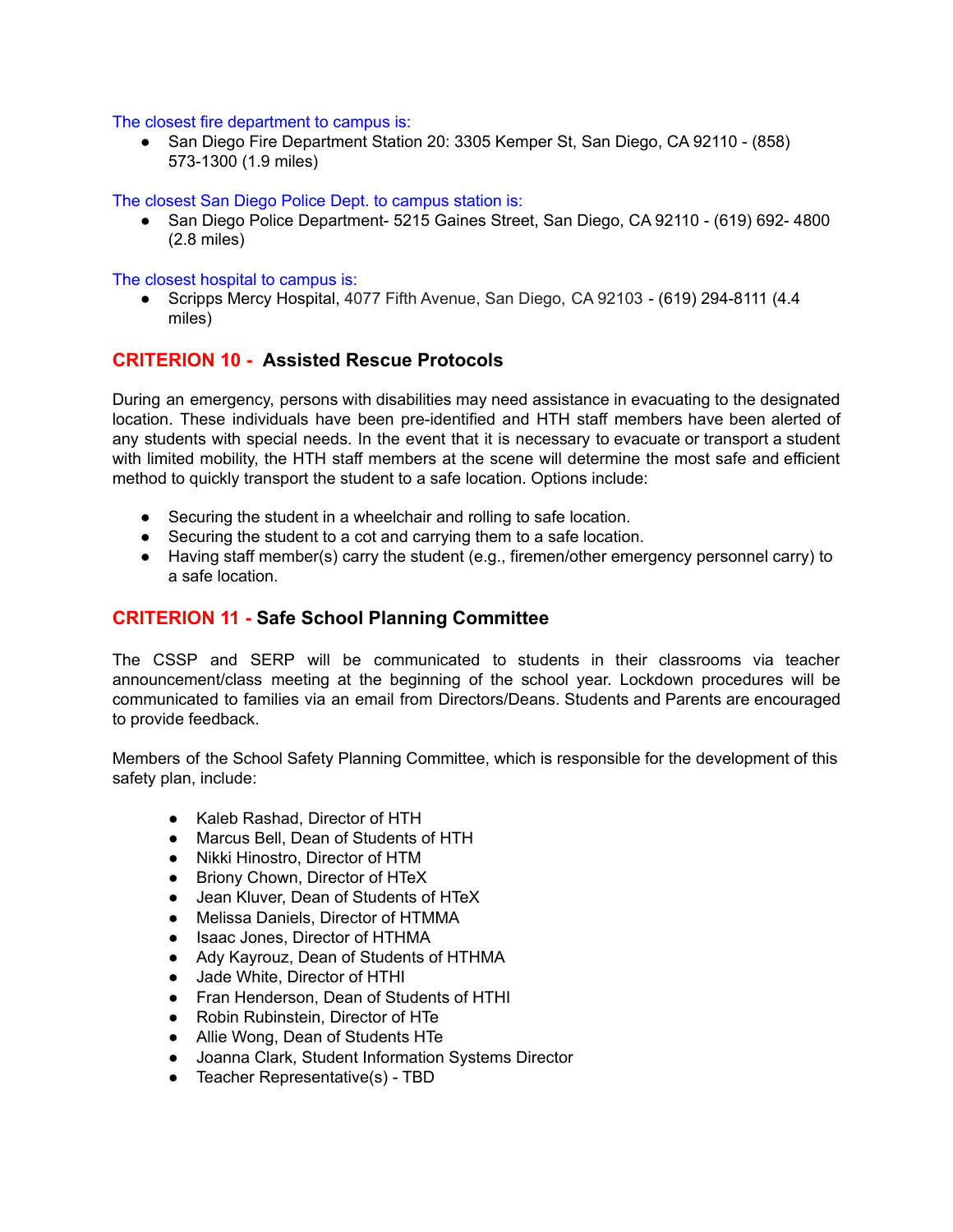- Student Representative(s) TBD
- Parent Representative(s) TBD